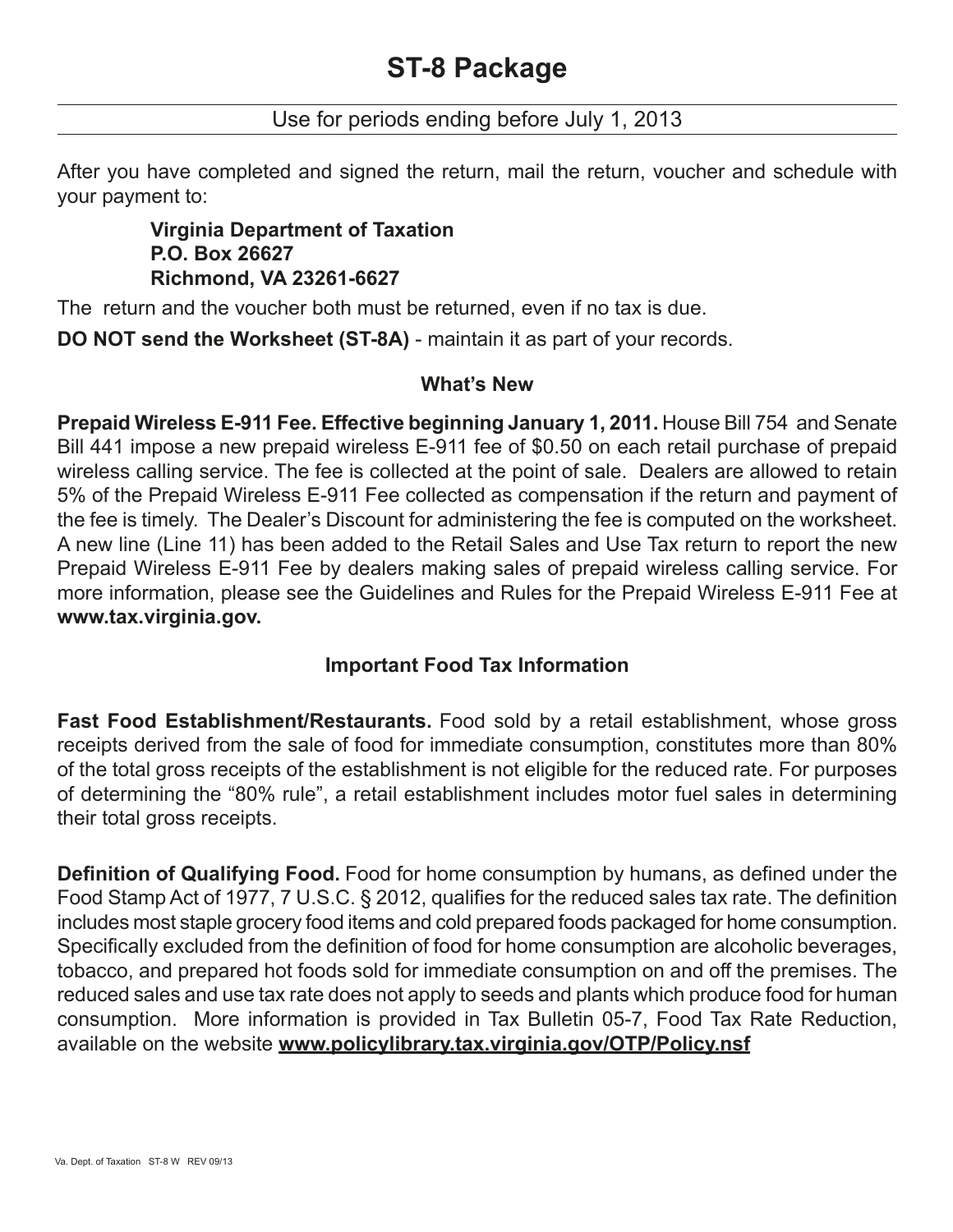|                                                                            | VA Form ST-8 Virginia Out-Of-State Dealer's Use Tax Return                                                                                                                                                            |                          |                                                           |                           |  |  |  |  |
|----------------------------------------------------------------------------|-----------------------------------------------------------------------------------------------------------------------------------------------------------------------------------------------------------------------|--------------------------|-----------------------------------------------------------|---------------------------|--|--|--|--|
|                                                                            | Do NOT staple.<br>For assistance, call (804)367-8037.                                                                                                                                                                 |                          |                                                           |                           |  |  |  |  |
| Mail completed forms (the return, the voucher, Form ST-6B and payment) to: |                                                                                                                                                                                                                       |                          |                                                           |                           |  |  |  |  |
|                                                                            | <b>Virginia Department Of Taxation</b><br><b>Out-of-State Dealer's Use Tax</b>                                                                                                                                        |                          |                                                           |                           |  |  |  |  |
|                                                                            | PO Box 26627<br>Richmond, VA 23261-6627                                                                                                                                                                               |                          |                                                           |                           |  |  |  |  |
|                                                                            |                                                                                                                                                                                                                       |                          |                                                           |                           |  |  |  |  |
|                                                                            | Name $\overline{\phantom{a}}$                                                                                                                                                                                         |                          |                                                           |                           |  |  |  |  |
|                                                                            |                                                                                                                                                                                                                       |                          |                                                           |                           |  |  |  |  |
|                                                                            |                                                                                                                                                                                                                       |                          |                                                           |                           |  |  |  |  |
| 3                                                                          |                                                                                                                                                                                                                       |                          |                                                           |                           |  |  |  |  |
|                                                                            |                                                                                                                                                                                                                       |                          |                                                           |                           |  |  |  |  |
|                                                                            | a - Item                                                                                                                                                                                                              | b - Taxable Amount       |                                                           | c - Tax                   |  |  |  |  |
| 5                                                                          | State - Qualifying Food Sales and Use<br>• For periods beginning on or after July 1, 2005, use<br>the rate of <b>1.5%</b> (.015).<br>• For periods ending on or prior to June 30, 2005, use                           |                          |                                                           |                           |  |  |  |  |
|                                                                            | 6 State - General Sales and Use<br>For periods beginning on or after September 1, 2004,<br>use the rate of $4\%$ (.04).<br>For periods ending on or prior to August 31, 2004, use<br>$\bullet$                        |                          | <u> 1989 - Johann Barbara, martxa a shekara 1989 - An</u> |                           |  |  |  |  |
|                                                                            |                                                                                                                                                                                                                       |                          |                                                           |                           |  |  |  |  |
|                                                                            |                                                                                                                                                                                                                       |                          |                                                           |                           |  |  |  |  |
|                                                                            |                                                                                                                                                                                                                       |                          |                                                           |                           |  |  |  |  |
|                                                                            |                                                                                                                                                                                                                       |                          |                                                           |                           |  |  |  |  |
|                                                                            | Type of Fee                                                                                                                                                                                                           | (a) Number of Items Sold |                                                           | (b) Fee (Net of Discount) |  |  |  |  |
|                                                                            |                                                                                                                                                                                                                       |                          |                                                           |                           |  |  |  |  |
|                                                                            |                                                                                                                                                                                                                       |                          |                                                           |                           |  |  |  |  |
|                                                                            |                                                                                                                                                                                                                       |                          |                                                           |                           |  |  |  |  |
|                                                                            |                                                                                                                                                                                                                       |                          |                                                           |                           |  |  |  |  |
|                                                                            | 15 Total Amount Due (Line $12 +$ Line $13 +$ Line $14$ )                                                                                                                                                              |                          |                                                           |                           |  |  |  |  |
|                                                                            | <b>Declaration and Signature</b><br>I declare that this return (including accompanying schedules and statements) has been examined by me and to the best of my knowledge and belief is<br>true, correct and complete. |                          |                                                           |                           |  |  |  |  |

**Form ST-8V Virginia Out-Of-State Dealer's Use Tax Voucher (Doc ID 138)**

Signature Date Phone Number

**VA Form ST-8 Virginia Out-Of-State Dealer's Use Tax Return**

For Period Ending Due Date

## 0000000000000000 1388888 000000

| <b>Account Number</b> | Locality                                                                                      |
|-----------------------|-----------------------------------------------------------------------------------------------|
| Name                  |                                                                                               |
| Address               |                                                                                               |
| City, State, ZIP      |                                                                                               |
|                       | Lakelare that this return (including accompanying schedules and etgtoments) has been examined |

I declare that this return (including accompanying schedules and statements) has been examined by me and to the best of my knowledge and belief is true, correct and complete.

- **Preparation Voucher (ST-8V)**
- If paying by check, enter the total amount due from Line 15 on the Voucher, Form ST-8V, and enclose this voucher and your check with your return.
- If you are paying by EFT or the amount of tax due is equal to zero, detach this voucher at the dotted line. Do **NOT** send voucher to Tax.

**Total Amount Due (Line 15 of above return)**

.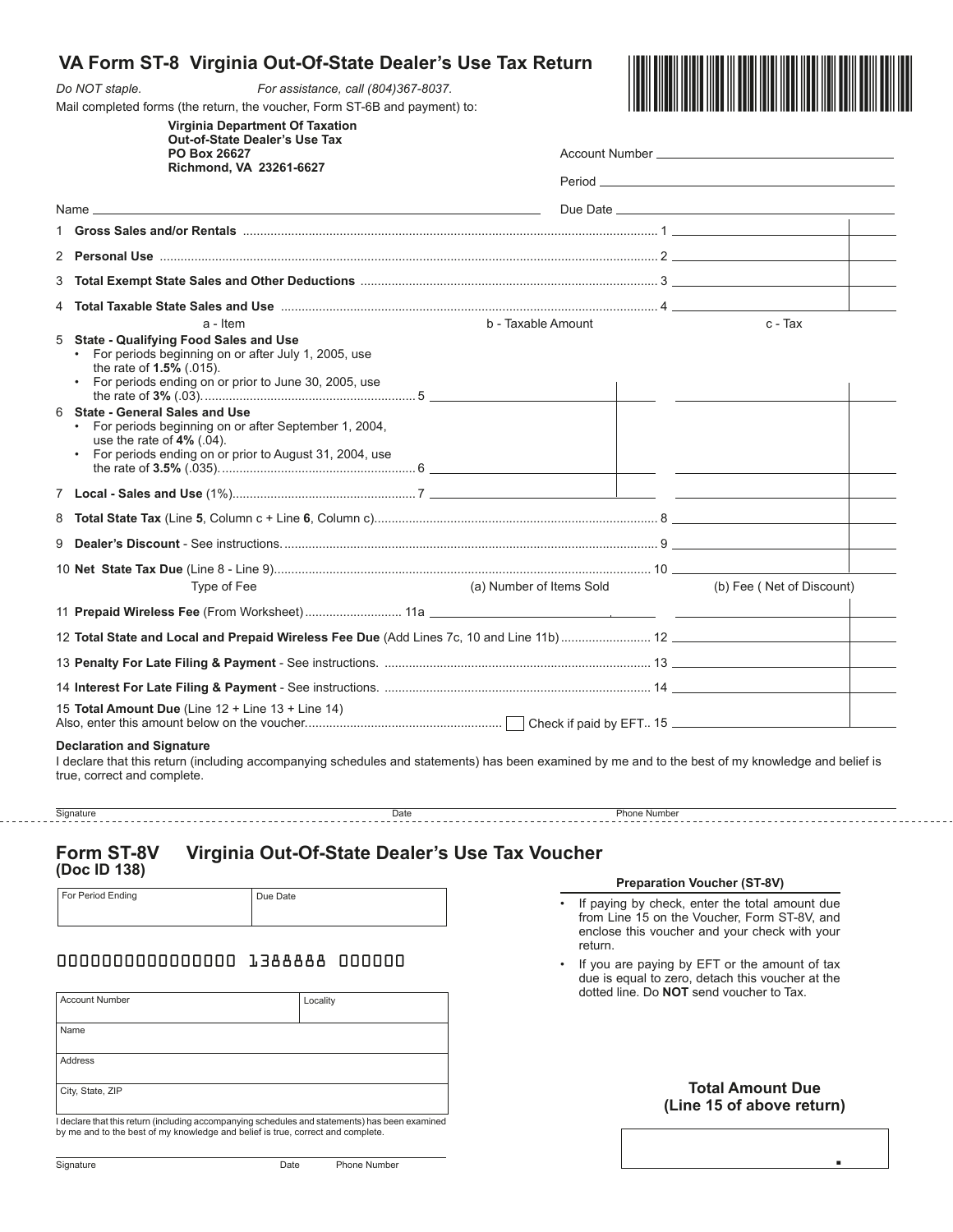# **Form ST-8A Virginia Out-Of-State Dealer's Use Tax Worksheet and Instructions**

**Worksheet is for your records only. Do NOT mail.**

*Return and payment due on 20th of month following end of period.*

File and pay your taxes over the Internet! It is fast, free and secure. Sign-up today . . . you're just a click away.



Complete this worksheet and transfer the lines indicated by the arrows to the corresponding line numbers on Virginia Out-Of-State Dealer's Use Tax Return (ST-8).

| 1. |                                                                                                                                                                                                                                                                                                                                                                                       | <b>Gross Sales</b><br>Enter total gross dollar amount of tangible personal property sold or leased and taxable services<br>sold, whether for cash or on credit. Do not include cost price of tangible personal property recorded<br>on Line 2. Do not include sales tax in the gross sales amount. Enter on Form ST-8, Line 1                                                                                                                                           |  | 1.         |     |       |
|----|---------------------------------------------------------------------------------------------------------------------------------------------------------------------------------------------------------------------------------------------------------------------------------------------------------------------------------------------------------------------------------------|-------------------------------------------------------------------------------------------------------------------------------------------------------------------------------------------------------------------------------------------------------------------------------------------------------------------------------------------------------------------------------------------------------------------------------------------------------------------------|--|------------|-----|-------|
| 2. | <b>Personal Use</b><br>Enter the cost price of tangible personal property purchased without payment of sales tax and<br>withdrawn from inventory for use or consumption and/or cost price of tangible personal property<br>purchased either in or outside this state for dealer's own use or consumption on which no sales or<br>use tax has been paid.<br>Enter on Form ST-8, Line 2 |                                                                                                                                                                                                                                                                                                                                                                                                                                                                         |  |            |     |       |
|    |                                                                                                                                                                                                                                                                                                                                                                                       | a. Subtotal<br>Add Lines 1 and 2.                                                                                                                                                                                                                                                                                                                                                                                                                                       |  | 2a.        |     |       |
| 3. |                                                                                                                                                                                                                                                                                                                                                                                       | <b>Exempt Sales and Other Deductions</b>                                                                                                                                                                                                                                                                                                                                                                                                                                |  |            |     |       |
|    |                                                                                                                                                                                                                                                                                                                                                                                       | a. Enter the exempt sales amount. Exempt sales include, but are not limited to, sales for<br>resale and numerous other types of sales most of which require that an exemption<br>certificate be obtained from the purchaser. An example of an exempt sale for which no<br>exemption certificate is required is the sale of school supplies, clothing and footwear sold<br>during the first weekend in August (Attach a schedule to the worksheet).                      |  | За.        |     |       |
|    | b. Enter sales price of tangible personal property sold and returned by customers during this<br>period provided such sales are included on Line 1 and not deducted on Line 3a.                                                                                                                                                                                                       |                                                                                                                                                                                                                                                                                                                                                                                                                                                                         |  |            |     |       |
|    | C.                                                                                                                                                                                                                                                                                                                                                                                    | Enter sales price of tangible personal property returned for which the state and local taxes<br>were paid in a prior period that resulted in a refund to the customer or a credit to the cus-<br>tomer's account during this period. Also, include unpaid sales price of tangible personal<br>property sold under a retained title, conditional sale or similar contract that was repos-<br>sessed and for which the state and local taxes were paid in a prior period. |  | 3c.        |     |       |
|    |                                                                                                                                                                                                                                                                                                                                                                                       | d. Enter sales price of tangible personal property charged off as bad debt for which the state<br>and local tax was paid in a prior period (See 23 VAC 10-210-160 Bad Debts for details).                                                                                                                                                                                                                                                                               |  | 3d.        |     |       |
|    | е.                                                                                                                                                                                                                                                                                                                                                                                    | Enter any other deductions allowed by law (Attach schedule to worksheet).                                                                                                                                                                                                                                                                                                                                                                                               |  | 3е.        |     |       |
|    | f.                                                                                                                                                                                                                                                                                                                                                                                    | Subtotal. Add Lines 3a through 3e.                                                                                                                                                                                                                                                                                                                                                                                                                                      |  | 3f.        |     |       |
| 3. |                                                                                                                                                                                                                                                                                                                                                                                       | Enter lesser of Line 3f and Line 2a. Carry excess to next return. Enter on Form ST-8, Line 3                                                                                                                                                                                                                                                                                                                                                                            |  |            | 3.  |       |
| 4. |                                                                                                                                                                                                                                                                                                                                                                                       | <b>Total Taxable State Sales and Use</b><br>Line 2a minus Line 3.<br>Enter on Form ST-8, Line 4                                                                                                                                                                                                                                                                                                                                                                         |  |            | 4.  |       |
| 5. |                                                                                                                                                                                                                                                                                                                                                                                       | <b>State - Qualifying Food</b>                                                                                                                                                                                                                                                                                                                                                                                                                                          |  |            |     |       |
|    |                                                                                                                                                                                                                                                                                                                                                                                       | a. Enter 1.5% (.015).                                                                                                                                                                                                                                                                                                                                                                                                                                                   |  |            |     | 0.015 |
|    | b.                                                                                                                                                                                                                                                                                                                                                                                    | Enter portion of Line 4 amount attributable to eligible food sold for home consumption.                                                                                                                                                                                                                                                                                                                                                                                 |  | 5а.        |     |       |
|    |                                                                                                                                                                                                                                                                                                                                                                                       | Enter on Form ST-8, Line 5b                                                                                                                                                                                                                                                                                                                                                                                                                                             |  | 5b.        |     |       |
|    | С.                                                                                                                                                                                                                                                                                                                                                                                    | Enter on Form ST-8, Line 5c<br>Multiply Line 5a by Line 5b.                                                                                                                                                                                                                                                                                                                                                                                                             |  |            | 5c. |       |
| 6. |                                                                                                                                                                                                                                                                                                                                                                                       | <b>State - General</b>                                                                                                                                                                                                                                                                                                                                                                                                                                                  |  |            |     |       |
|    |                                                                                                                                                                                                                                                                                                                                                                                       | a. Enter 4% (.04).                                                                                                                                                                                                                                                                                                                                                                                                                                                      |  |            |     | .04   |
|    | b.                                                                                                                                                                                                                                                                                                                                                                                    | Enter portion of Line 4 amount subject to general sales tax rate (Line 4 less Line 5b).<br>Enter on Form ST-8, Line 6b                                                                                                                                                                                                                                                                                                                                                  |  | 6а.<br>6b. |     |       |
|    | С.                                                                                                                                                                                                                                                                                                                                                                                    | Multiply Line 6a by Line 6b.<br>Enter on Form ST-8, Line 6c                                                                                                                                                                                                                                                                                                                                                                                                             |  |            | 6c. |       |
| 7. | Local                                                                                                                                                                                                                                                                                                                                                                                 |                                                                                                                                                                                                                                                                                                                                                                                                                                                                         |  |            |     |       |
|    | Enter Local Sales and Use Tax rate of 1% (.01).<br>a.                                                                                                                                                                                                                                                                                                                                 |                                                                                                                                                                                                                                                                                                                                                                                                                                                                         |  |            |     | .01   |
|    | b.                                                                                                                                                                                                                                                                                                                                                                                    | Enter portion of Line 4 subject to local sales tax rate.<br>Enter on Form ST-8, Line 7b                                                                                                                                                                                                                                                                                                                                                                                 |  | 7b.        |     |       |
|    | С.                                                                                                                                                                                                                                                                                                                                                                                    | Multiply Line 7a by Line 7b.<br>This amount must agree with the Total Local Taxes shown on Form ST-6B.<br>Enter on Form ST-8, Line 7c                                                                                                                                                                                                                                                                                                                                   |  |            | 7c. |       |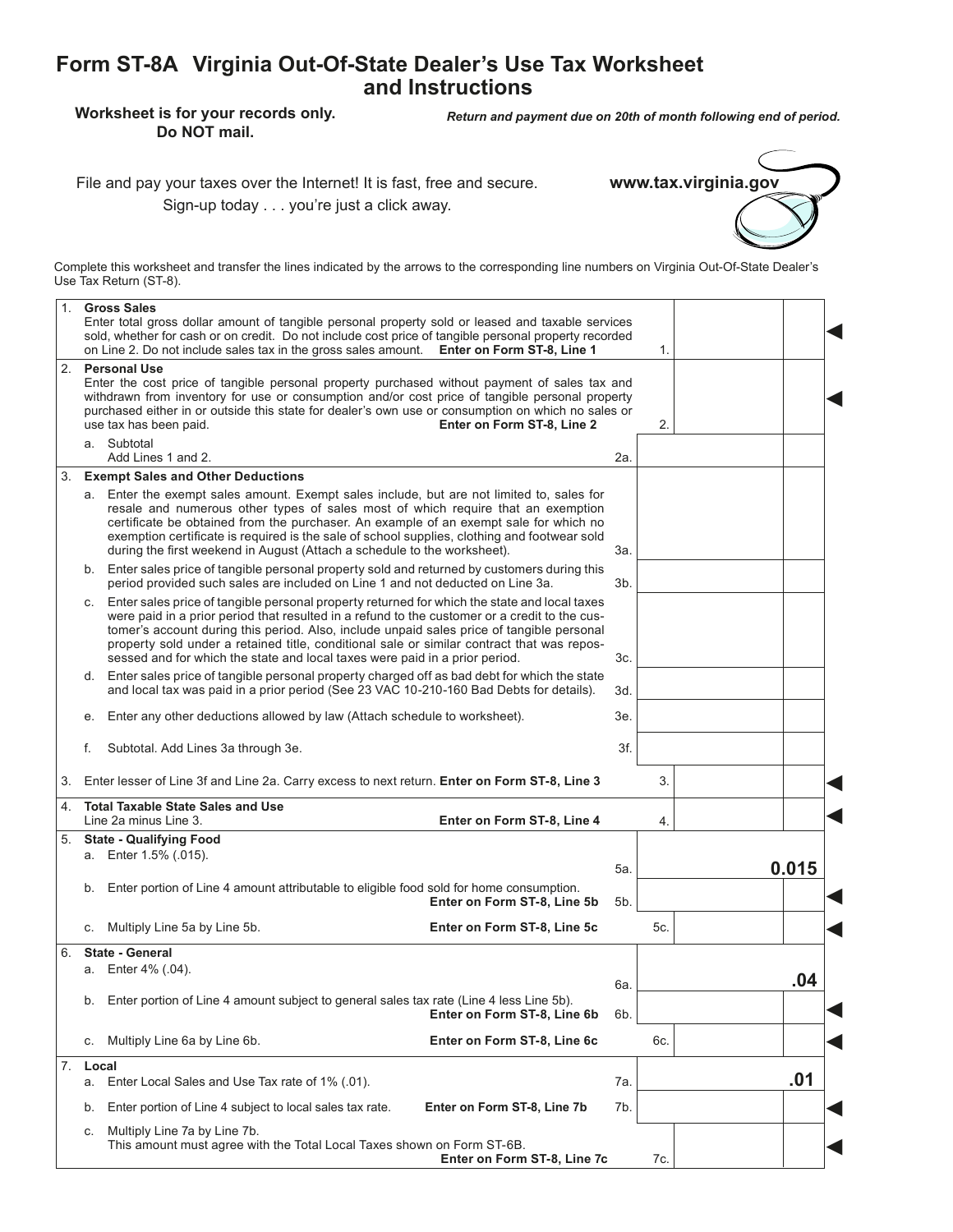| 8.                                                                                                                                                                              | <b>Total State Tax</b><br>Add Lines 5c and 6c. Do not include Line 7c.                                                                                                                                                                                        |                      |                                               | Enter on Form ST-8, Line 8                                                                                          | 8   |  |  |  |  |
|---------------------------------------------------------------------------------------------------------------------------------------------------------------------------------|---------------------------------------------------------------------------------------------------------------------------------------------------------------------------------------------------------------------------------------------------------------|----------------------|-----------------------------------------------|---------------------------------------------------------------------------------------------------------------------|-----|--|--|--|--|
|                                                                                                                                                                                 |                                                                                                                                                                                                                                                               |                      |                                               | 9. Dealer's Discount A dealer's discount may be taken only if the return and payment are submitted by the due date. |     |  |  |  |  |
|                                                                                                                                                                                 | Step 1 - Determine Monthly Taxable Sales and Dealer's Discount Factor(s)                                                                                                                                                                                      |                      |                                               |                                                                                                                     |     |  |  |  |  |
|                                                                                                                                                                                 | If you are subject to mandatory electronic funds transfer (EFT) payment requirements, no dealer's discount is<br>allowed. For all other filers, the discount factors are shown in the table below.                                                            |                      |                                               |                                                                                                                     |     |  |  |  |  |
|                                                                                                                                                                                 | • Use taxable sales on Line 4 to determine the dealer's discount factor(s).<br>• If you file more than one return, use the total of taxable sales from all locations.<br>. If you file on a quarterly basis, divide the taxable sales for all locations by 3. |                      |                                               |                                                                                                                     |     |  |  |  |  |
|                                                                                                                                                                                 | <b>General Sales &amp; Use Tax</b><br><b>Qualifying Food Tax</b><br><b>Monthly Taxable Sales</b><br>Enter on Line 9b below.<br>Enter on Line 9e below.                                                                                                        |                      |                                               |                                                                                                                     |     |  |  |  |  |
|                                                                                                                                                                                 | (a)<br>At Least                                                                                                                                                                                                                                               | (b)<br>But Less Than | (c)                                           | (d)                                                                                                                 |     |  |  |  |  |
|                                                                                                                                                                                 | \$0                                                                                                                                                                                                                                                           | \$62,501             | .016                                          | .012                                                                                                                |     |  |  |  |  |
|                                                                                                                                                                                 | \$62,501                                                                                                                                                                                                                                                      | \$208,001            | .012                                          | .009                                                                                                                |     |  |  |  |  |
|                                                                                                                                                                                 | \$208,001                                                                                                                                                                                                                                                     | And Up               | .008                                          | .006                                                                                                                |     |  |  |  |  |
|                                                                                                                                                                                 | Step 2 - Compute the Dealer's Discount Amount<br><b>Qualifying Food Tax</b>                                                                                                                                                                                   |                      |                                               |                                                                                                                     |     |  |  |  |  |
| а.                                                                                                                                                                              | Enter the amount reported on Line 5c.                                                                                                                                                                                                                         |                      |                                               |                                                                                                                     |     |  |  |  |  |
| b.                                                                                                                                                                              | Enter the dealer's discount amount for Food Tax.<br>See Column (c) above.                                                                                                                                                                                     |                      |                                               |                                                                                                                     |     |  |  |  |  |
| C.                                                                                                                                                                              | Multiply Line 9a by Line 9b.                                                                                                                                                                                                                                  |                      |                                               | 9c.                                                                                                                 |     |  |  |  |  |
|                                                                                                                                                                                 | <b>General Sales And Use Tax</b>                                                                                                                                                                                                                              |                      |                                               |                                                                                                                     |     |  |  |  |  |
| d.                                                                                                                                                                              | Enter the amount reported on Line 6c.                                                                                                                                                                                                                         |                      |                                               |                                                                                                                     |     |  |  |  |  |
| е.                                                                                                                                                                              | Enter the dealer's discount factor for General Sales & Use Tax.<br>See Column (d) above.                                                                                                                                                                      |                      |                                               |                                                                                                                     |     |  |  |  |  |
| f.                                                                                                                                                                              | Multiply Line 9d by 9e.                                                                                                                                                                                                                                       |                      |                                               | 9f.                                                                                                                 |     |  |  |  |  |
| 9.<br>Dealer's Discount - For more information, please<br>see Tax Bulletin 10-5 at www.policylibrary.tax.virginia.gov. Add Lines 9c and 9f.<br>Enter on Form ST-8, Line 9<br>9. |                                                                                                                                                                                                                                                               |                      |                                               |                                                                                                                     |     |  |  |  |  |
| 10.                                                                                                                                                                             | <b>Net State Tax Due</b>                                                                                                                                                                                                                                      |                      |                                               |                                                                                                                     |     |  |  |  |  |
|                                                                                                                                                                                 | Line 8 minus Line 9                                                                                                                                                                                                                                           |                      |                                               | Enter on Form ST-8, Line 10                                                                                         | 10. |  |  |  |  |
| 11.                                                                                                                                                                             | <b>Prepaid Wireless E-911 Fee</b>                                                                                                                                                                                                                             |                      |                                               |                                                                                                                     |     |  |  |  |  |
|                                                                                                                                                                                 | a. Enter the number of Items sold. Each separate retail purchase of a prepaid<br>service is considered an item.                                                                                                                                               |                      | Enter here and on Line 11a of Form ST-8. 11a. |                                                                                                                     |     |  |  |  |  |
|                                                                                                                                                                                 | b. Fee - Multiply Line 11a by \$0.50.                                                                                                                                                                                                                         |                      |                                               |                                                                                                                     |     |  |  |  |  |
|                                                                                                                                                                                 | c. Dealer's Discount - Multiply Line 11b by 5% (0.05).<br>Only allowed if filed and paid timely. If paid late, enter 0.                                                                                                                                       |                      |                                               | 11c $\mathcal{L}$                                                                                                   |     |  |  |  |  |
| 11.                                                                                                                                                                             | Fee Due - Subtract Line 11c from 11b.                                                                                                                                                                                                                         |                      |                                               | Enter here and Line 11b of Form ST-8.                                                                               | 11. |  |  |  |  |
| 12.                                                                                                                                                                             | Total State and Local Tax and Prepaid Wireless E-911 Fee Due<br>Add Lines 7c, 10 and 11.<br>Enter on Form ST-8, Line 12                                                                                                                                       |                      |                                               |                                                                                                                     |     |  |  |  |  |
| 13.                                                                                                                                                                             | Penalty<br>The late filing and payment penalty is 6% of Line 12 for each month or part of a month the tax is not paid,<br>not to exceed 30%. The minimum payment is \$10.00, even if tax due is \$0. Enter on Form ST-8, Line 13                              | 13.                  |                                               |                                                                                                                     |     |  |  |  |  |
| 14.                                                                                                                                                                             | <b>Interest</b><br>For late filing and payment, interest is assessed on Line 12 at the rate established in Section 6621 of the Internal<br>Revenue Code of 1954, as amended, plus 2%.                                                                         | 14.                  |                                               |                                                                                                                     |     |  |  |  |  |
| 15.                                                                                                                                                                             | <b>Total Amount Due</b><br>Add Lines 12, 13 and 14.                                                                                                                                                                                                           |                      |                                               | Enter on Form ST-8, Line 15                                                                                         | 15. |  |  |  |  |

### **Return and Payment Filing**

- **•** Make your check payable to the Department of Taxation.
- **•** Mail Form ST-6B, ST-8 and ST-8V along with payment to: **Department of Taxation, Out-of-State Dealer's Use Tax P.O. Box 26627, Richmond, VA 23261-6627**
	- Or deliver to your local Commissioner of the Revenue or Treasurer.
- **•** Payments returned by the bank are subject to a returned payment fee. **•** To notify us of account changes, including ownership and address
- changes, write to:

**Department of Taxation P.O. Box 1114 Richmond, VA 23218-1114**

### **Customer Services**

- **•** For assistance, call **(804) 367-8037** or write to:
	- **Department of Taxation P.O. Box 1115**
		- **Richmond, VA 23218-1115**
- **•** Tenemos servicios disponible en Español.
- **•** Forms and instructions are available for download from our website, **www.tax.virginia.gov,** or by calling **(804) 440-2541**.
- **•** Visit our website to learn more about Virginia's Retail Sales and Use Tax.

**www.tax.virginia.gov**

Va. Dept. of Taxation ST-8A W 6201049 Rev. 08/10

**Do NOT mail. Worksheet is for your records only.**